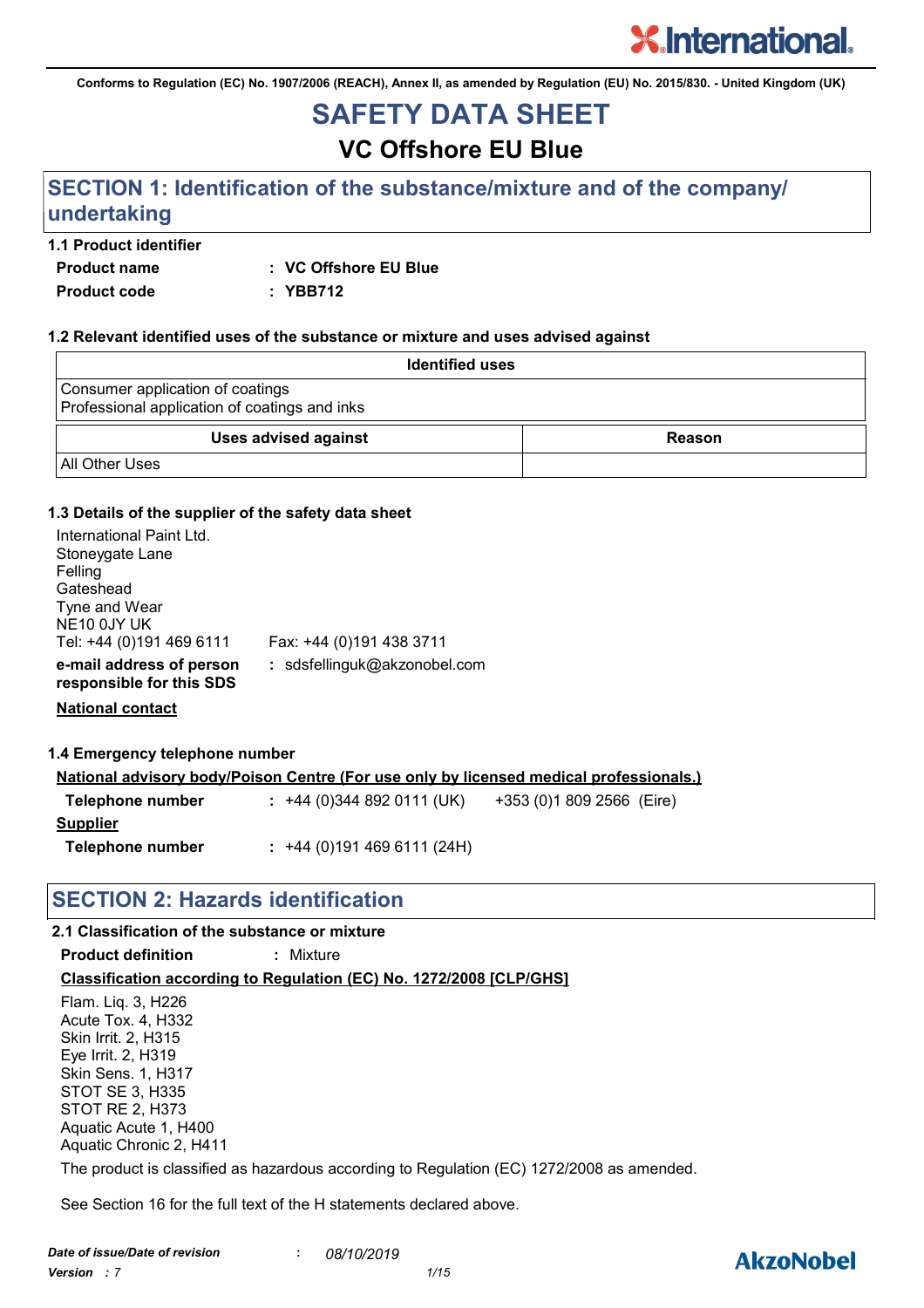## **SECTION 2: Hazards identification**

See Section 11 for more detailed information on health effects and symptoms.

|  | 2.2 Label elements |  |
|--|--------------------|--|

**Hazard pictograms :**



| <b>Signal word</b>                                                                                                                                       | : Warning                                                                                                                                                                                                                                                                                                                                                |
|----------------------------------------------------------------------------------------------------------------------------------------------------------|----------------------------------------------------------------------------------------------------------------------------------------------------------------------------------------------------------------------------------------------------------------------------------------------------------------------------------------------------------|
| <b>Hazard statements</b>                                                                                                                                 | : Flammable liquid and vapour.<br>Harmful if inhaled.<br>Causes serious eye irritation.<br>Causes skin irritation.<br>May cause an allergic skin reaction.<br>May cause respiratory irritation.<br>May cause damage to organs through prolonged or repeated exposure.<br>Very toxic to aquatic life.<br>Toxic to aquatic life with long lasting effects. |
| <b>Precautionary statements</b>                                                                                                                          |                                                                                                                                                                                                                                                                                                                                                          |
| General                                                                                                                                                  | : Read label before use. Keep out of reach of children. If medical advice is needed,<br>have product container or label at hand.                                                                                                                                                                                                                         |
| <b>Prevention</b>                                                                                                                                        | : Wear protective gloves. Wear eye or face protection. Keep away from heat, hot<br>surfaces, sparks, open flames and other ignition sources. No smoking. Use only<br>outdoors or in a well-ventilated area. Avoid release to the environment. Do not<br>breathe vapour.                                                                                  |
| <b>Response</b>                                                                                                                                          | : IF INHALED: Remove person to fresh air and keep comfortable for breathing. IF<br>ON SKIN (or hair): Take off immediately all contaminated clothing. Rinse skin with<br>water or shower. IF ON SKIN: Take off contaminated clothing and wash it before<br>reuse.                                                                                        |
| <b>Storage</b>                                                                                                                                           | : Keep cool.                                                                                                                                                                                                                                                                                                                                             |
| <b>Disposal</b>                                                                                                                                          | Dispose of contents and container in accordance with all local, regional, national<br>and international regulations.                                                                                                                                                                                                                                     |
| <b>Hazardous ingredients</b>                                                                                                                             | : Reaction mass of: Xylenes<br>rosin                                                                                                                                                                                                                                                                                                                     |
| <b>Supplemental label</b><br>elements                                                                                                                    |                                                                                                                                                                                                                                                                                                                                                          |
|                                                                                                                                                          | Wear appropriate respirator when ventilation is inadequate.                                                                                                                                                                                                                                                                                              |
| <b>Annex XVII - Restrictions</b><br>on the manufacture,<br>placing on the market and<br>use of certain dangerous<br>substances, mixtures and<br>articles | : Not applicable.                                                                                                                                                                                                                                                                                                                                        |
| <b>Biocidal products regulation</b>                                                                                                                      |                                                                                                                                                                                                                                                                                                                                                          |
| <b>Authorisation number (UK)</b>                                                                                                                         | <b>HSE No. 9573</b><br>÷.                                                                                                                                                                                                                                                                                                                                |
| <b>Authorisation number</b><br>(Malta)                                                                                                                   | MCCAA 2013-04-01-B01                                                                                                                                                                                                                                                                                                                                     |
| <b>Authorisation number</b><br>(Ireland)                                                                                                                 | PCS No. 96739                                                                                                                                                                                                                                                                                                                                            |
| <b>Warnings for vulnerable</b><br>groups                                                                                                                 | : Children shall be kept away until treated surfaces are dry.                                                                                                                                                                                                                                                                                            |

# **AkzoNobel**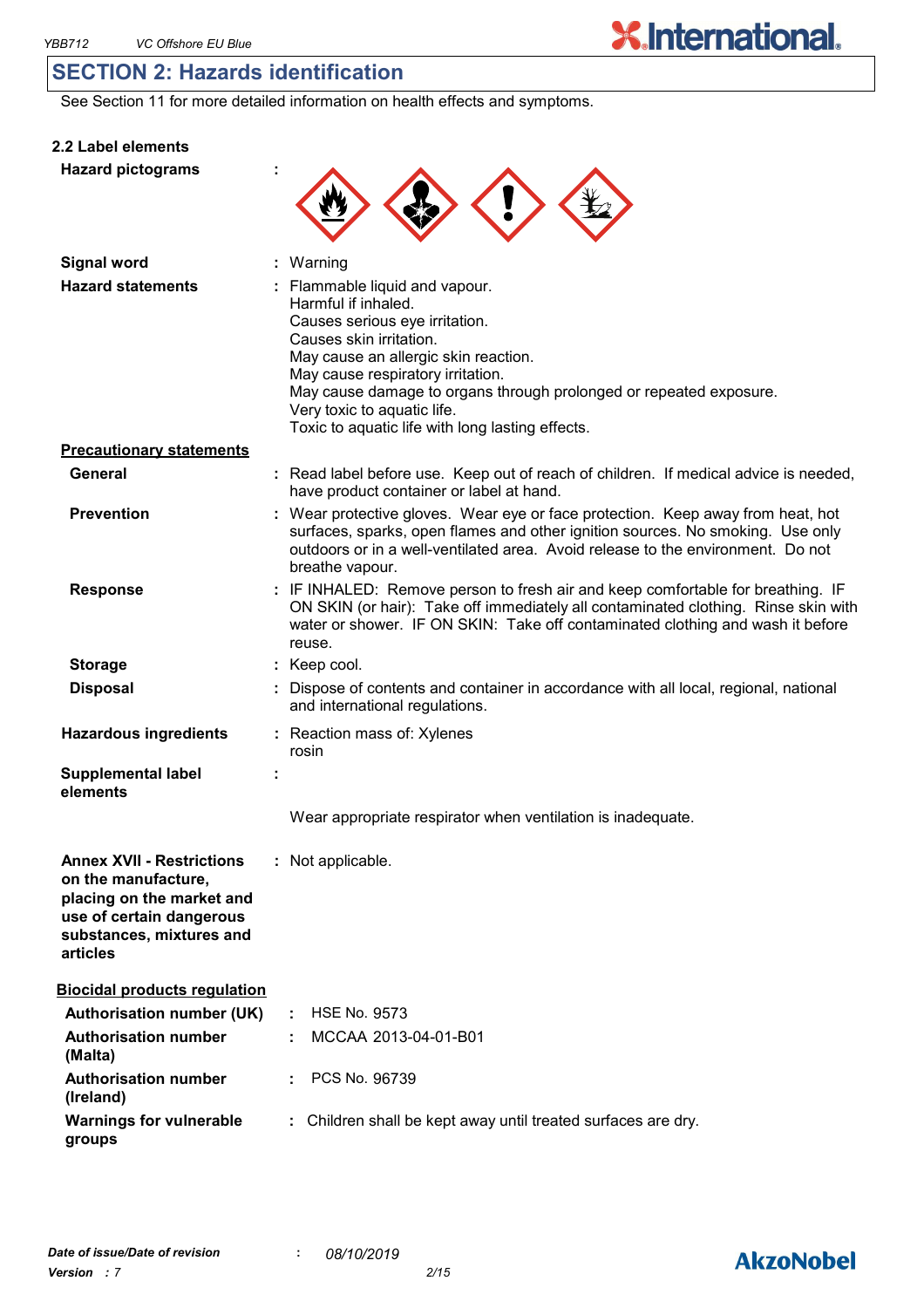# **SECTION 2: Hazards identification**

| <b>Product Specific</b><br><b>Information</b> | : FIRST AID Do not breathe dust/fume/gas/mist/vapours/spray. IF SWALLOWED:<br>Do NOT induce vomiting. Get immediate medical advice/attention. IF ON SKIN:<br>Wash with plenty of soap and water. Do not use solvents or thinners to clean the<br>skin. If skin irritation or rash occurs: Get medical attention. IF IN EYES: Rinse<br>cautiously with water for several minutes. Remove contact lenses, if present and<br>easy to do. Continue rinsing. IF INHALED: If not breathing, give artificial<br>respiration. If breathing is difficult, remove victim to fresh air and keep at rest in a<br>position comfortable for breathing. Give nothing by mouth. Get medical attention<br>if you feel unwell. Contaminated work clothing should not be allowed out of the<br>workplace. Keep unnecessary and unprotected personnel from entering. Store in<br>a well-ventilated place. Keep container tightly closed. Do not reuse container.<br>Collect spillage. Application, maintenance and repair activities shall be<br>conducted within a contained area, on an impermeable hard standing with<br>bunding or on soil covered with an impermeable material to prevent losses and<br>minimize emissions to the environment, and that any losses or waste containing<br>a biocide shall be collected for reuse or disposal. |
|-----------------------------------------------|--------------------------------------------------------------------------------------------------------------------------------------------------------------------------------------------------------------------------------------------------------------------------------------------------------------------------------------------------------------------------------------------------------------------------------------------------------------------------------------------------------------------------------------------------------------------------------------------------------------------------------------------------------------------------------------------------------------------------------------------------------------------------------------------------------------------------------------------------------------------------------------------------------------------------------------------------------------------------------------------------------------------------------------------------------------------------------------------------------------------------------------------------------------------------------------------------------------------------------------------------------------------------------------------------------------------------------|
|                                               |                                                                                                                                                                                                                                                                                                                                                                                                                                                                                                                                                                                                                                                                                                                                                                                                                                                                                                                                                                                                                                                                                                                                                                                                                                                                                                                                |

**Other hazards which do : not result in classification** : None known. **2.3 Other hazards**

### **SECTION 3: Composition/information on ingredients**

| <b>Product/ingredient</b><br>name   | <b>Identifiers</b>                                                                     | $%$ by<br>weight | <b>Classification</b><br><b>Regulation (EC) No.</b><br>1272/2008 [CLP]                                                                                                                                   | <b>Nota</b><br>(s) | <b>Type</b> |
|-------------------------------------|----------------------------------------------------------------------------------------|------------------|----------------------------------------------------------------------------------------------------------------------------------------------------------------------------------------------------------|--------------------|-------------|
| Reaction mass of:<br><b>Xylenes</b> | REACH #:<br>01-2119488216-32<br>EC: 905-588-0<br>Index: 601-022-00-9                   | $≥25 - ≤50$      | Flam. Liq. 3, H226<br>Acute Tox. 4, H312<br>Acute Tox. 4, H332<br>Skin Irrit. 2, H315<br>Eye Irrit. 2, H319<br>STOT SE 3, H335<br><b>STOT RE 2, H373</b><br>Asp. Tox. 1, H304<br>Aquatic Chronic 3, H412 | $\mathsf{C}$       | [1] [2]     |
| zinc oxide                          | REACH #:<br>01-2119463881-32<br>EC: 215-222-5<br>CAS: 1314-13-2<br>Index: 030-013-00-7 | $≥10 - 25$       | Aquatic Acute 1, H400 (M=10)<br>Aquatic Chronic 1, H410 (M=1)                                                                                                                                            |                    | $[1]$       |
| rosin                               | REACH #:<br>01-2119480418-32<br>EC: 232-475-7<br>CAS: 8050-09-7<br>Index: 650-015-00-7 | $≥5 - ≤10$       | Skin Sens. 1, H317<br>Aquatic Chronic 4, H413                                                                                                                                                            |                    | [1] [2]     |
|                                     |                                                                                        |                  | See Section 16 for the<br>full text of the H<br>statements declared<br>above.                                                                                                                            |                    |             |

There are no additional ingredients present which, within the current knowledge of the supplier and in the concentrations applicable, are classified as hazardous to health or the environment, are PBTs or vPvBs or have been assigned a workplace exposure limit and hence require reporting in this section.

#### **Type**

[1] Substance classified with a health or environmental hazard

[2] Substance with a workplace exposure limit

[3] Substance meets the criteria for PBT according to Regulation (EC) No. 1907/2006, Annex XIII

[4] Substance meets the criteria for vPvB according to Regulation (EC) No. 1907/2006, Annex XIII

[5] Substance of equivalent concern

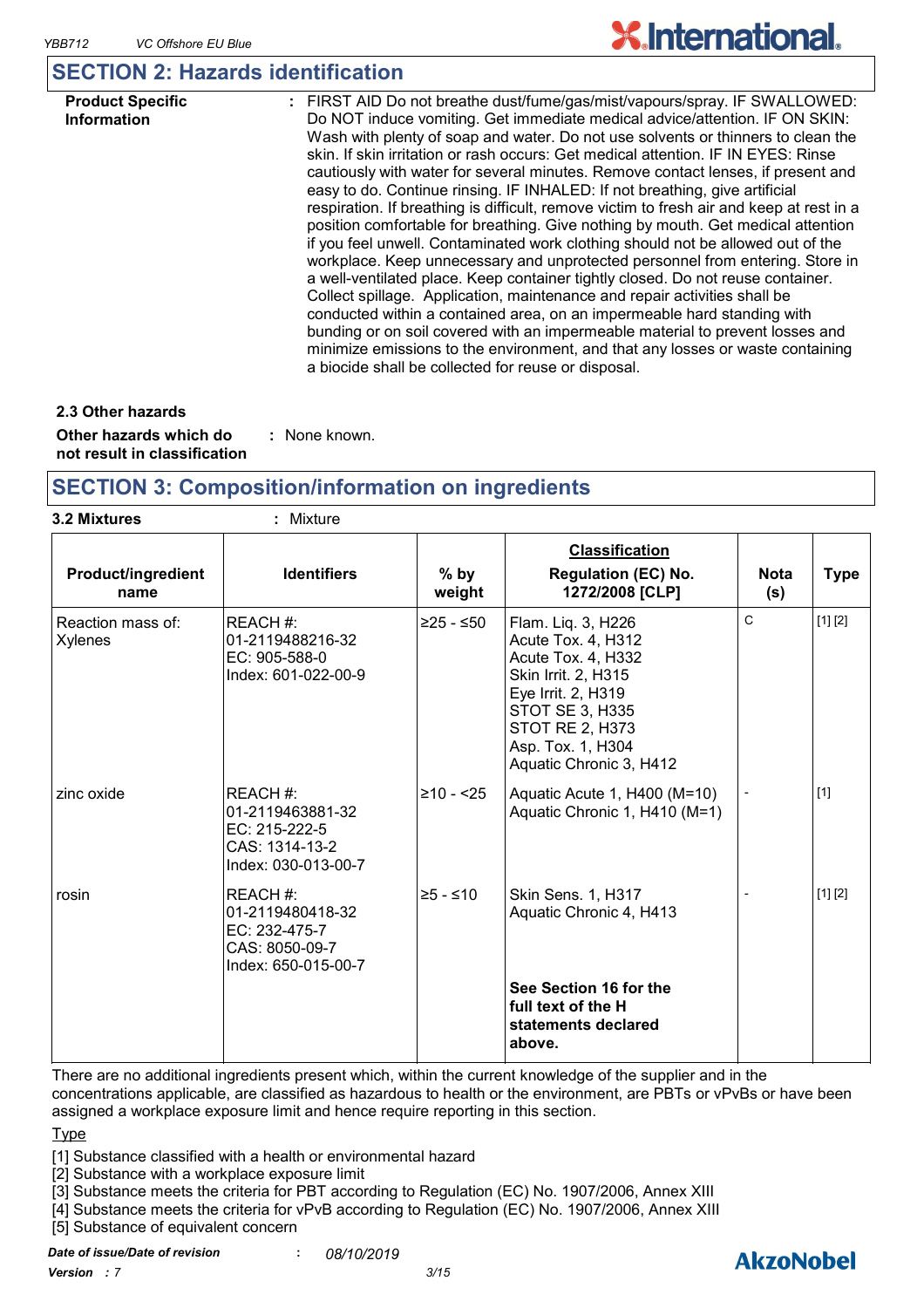Occupational exposure limits, if available, are listed in Section 8.

### **SECTION 4: First aid measures**

#### **4.1 Description of first aid measures**

| General                           | : In all cases of doubt, or when symptoms persist, seek medical attention. Never give<br>anything by mouth to an unconscious person. If unconscious, place in recovery<br>position and seek medical advice.                                                                                                                                                                                                     |
|-----------------------------------|-----------------------------------------------------------------------------------------------------------------------------------------------------------------------------------------------------------------------------------------------------------------------------------------------------------------------------------------------------------------------------------------------------------------|
| Eye contact                       | : Remove contact lenses, irrigate copiously with clean, fresh water, holding the<br>eyelids apart for at least 10 minutes and seek immediate medical advice.                                                                                                                                                                                                                                                    |
| <b>Inhalation</b>                 | : Remove to fresh air. Keep person warm and at rest. If not breathing, if breathing is<br>irregular or if respiratory arrest occurs, provide artificial respiration or oxygen by<br>trained personnel. Seek medical attention.                                                                                                                                                                                  |
| <b>Skin contact</b>               | : Remove contaminated clothing and shoes. Wash skin thoroughly with soap and<br>water or use recognised skin cleanser. Seek medical attention if irritation persists.<br>Do NOT use solvents or thinners.                                                                                                                                                                                                       |
| Ingestion                         | : If swallowed, seek medical advice immediately and show the container or label.<br>Keep person warm and at rest. Do NOT induce vomiting.                                                                                                                                                                                                                                                                       |
| <b>Protection of first-aiders</b> | : No action shall be taken involving any personal risk or without suitable training. If it<br>is suspected that fumes are still present, the rescuer should wear an appropriate<br>mask or self-contained breathing apparatus. It may be dangerous to the person<br>providing aid to give mouth-to-mouth resuscitation. Wash contaminated clothing<br>thoroughly with water before removing it, or wear gloves. |

#### **4.2 Most important symptoms and effects, both acute and delayed**

| <b>Potential acute health effects</b> |                                                                                                                                                                                        |
|---------------------------------------|----------------------------------------------------------------------------------------------------------------------------------------------------------------------------------------|
| Eye contact                           | : Causes serious eye irritation.                                                                                                                                                       |
| <b>Inhalation</b>                     | : Harmful if inhaled. May cause respiratory irritation. Exposure to decomposition<br>products may cause a health hazard. Serious effects may be delayed following<br>exposure.         |
| <b>Skin contact</b>                   | : Causes skin irritation. May cause an allergic skin reaction.                                                                                                                         |
| Ingestion                             | : Irritating to mouth, throat and stomach.                                                                                                                                             |
| Over-exposure signs/symptoms          |                                                                                                                                                                                        |
| Eye contact                           | : Adverse symptoms may include the following:<br>pain or irritation<br>watering<br>redness                                                                                             |
| <b>Inhalation</b>                     | : Adverse symptoms may include the following:<br>respiratory tract irritation<br>coughing<br>headache<br>drowsiness/fatigue<br>dizziness/vertigo<br>muscle weakness<br>unconsciousness |
| <b>Skin contact</b>                   | : Adverse symptoms may include the following:<br>irritation<br>redness                                                                                                                 |
| Ingestion                             | : No specific data.                                                                                                                                                                    |
|                                       | 4.3 Indication of any immediate medical attention and special treatment needed                                                                                                         |
| Notes to physician                    | : In case of inhalation of decomposition products in a fire, symptoms may be delayed.<br>The exposed person may need to be kept under medical surveillance for 48 hours.               |

**Specific treatments :** No specific treatment.



**X.International.**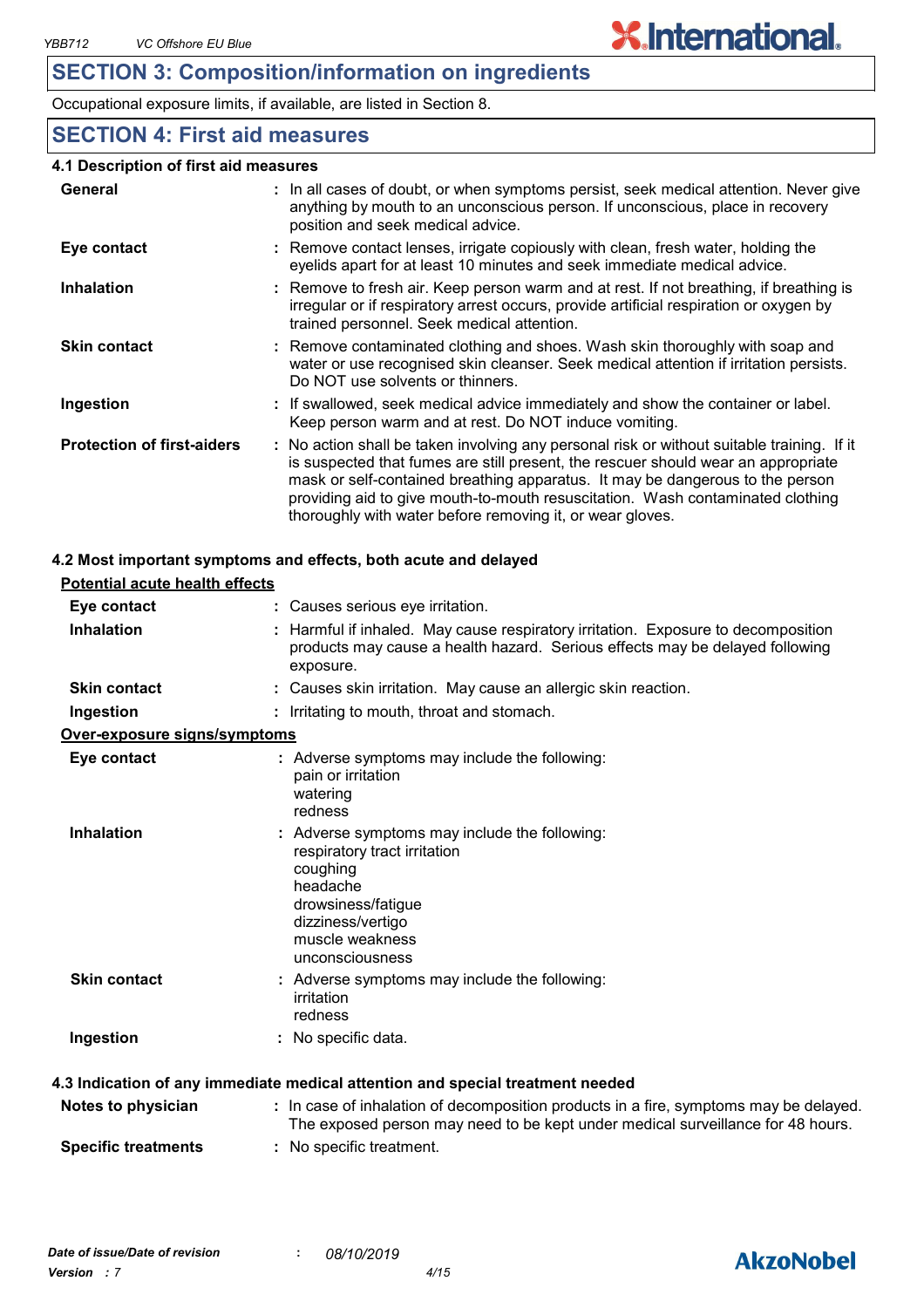## **SECTION 5: Firefighting measures**

| 5.1 Extinguishing media                                  |                                                                                                                                                                                                                                                                                                                                                                                                                                                                                  |
|----------------------------------------------------------|----------------------------------------------------------------------------------------------------------------------------------------------------------------------------------------------------------------------------------------------------------------------------------------------------------------------------------------------------------------------------------------------------------------------------------------------------------------------------------|
| Suitable extinguishing<br>media                          | : Use dry chemical, $CO2$ , water spray (fog) or foam.                                                                                                                                                                                                                                                                                                                                                                                                                           |
| Unsuitable extinguishing<br>media                        | : Do not use water jet.                                                                                                                                                                                                                                                                                                                                                                                                                                                          |
|                                                          | 5.2 Special hazards arising from the substance or mixture                                                                                                                                                                                                                                                                                                                                                                                                                        |
| <b>Hazards from the</b><br>substance or mixture          | : Flammable liquid and vapour. In a fire or if heated, a pressure increase will occur<br>and the container may burst, with the risk of a subsequent explosion. Runoff to<br>sewer may create fire or explosion hazard. This material is very toxic to aquatic life.<br>This material is toxic to aquatic life with long lasting effects. Fire water<br>contaminated with this material must be contained and prevented from being<br>discharged to any waterway, sewer or drain. |
| <b>Hazardous thermal</b><br>decomposition products       | : Decomposition products may include the following materials:<br>carbon dioxide<br>carbon monoxide<br>nitrogen oxides<br>metal oxide/oxides                                                                                                                                                                                                                                                                                                                                      |
| 5.3 Advice for firefighters                              |                                                                                                                                                                                                                                                                                                                                                                                                                                                                                  |
| <b>Special protective actions</b><br>for fire-fighters   | : Promptly isolate the scene by removing all persons from the vicinity of the incident if<br>there is a fire. No action shall be taken involving any personal risk or without<br>suitable training. Move containers from fire area if this can be done without risk.<br>Use water spray to keep fire-exposed containers cool.                                                                                                                                                    |
| <b>Special protective</b><br>equipment for fire-fighters | : Fire-fighters should wear appropriate protective equipment and self-contained<br>breathing apparatus (SCBA) with a full face-piece operated in positive pressure<br>mode. Clothing for fire-fighters (including helmets, protective boots and gloves)<br>conforming to European standard EN 469 will provide a basic level of protection for<br>chemical incidents.                                                                                                            |

## **SECTION 6: Accidental release measures**

|                                                          | 6.1 Personal precautions, protective equipment and emergency procedures                                                                                                                                                                                                                                                                                                                                                                                                                        |
|----------------------------------------------------------|------------------------------------------------------------------------------------------------------------------------------------------------------------------------------------------------------------------------------------------------------------------------------------------------------------------------------------------------------------------------------------------------------------------------------------------------------------------------------------------------|
| For non-emergency<br>personnel                           | : No action shall be taken involving any personal risk or without suitable training.<br>Evacuate surrounding areas. Keep unnecessary and unprotected personnel from<br>entering. Do not touch or walk through spilt material. Shut off all ignition sources.<br>No flares, smoking or flames in hazard area. Avoid breathing vapour or mist.<br>Provide adequate ventilation. Wear appropriate respirator when ventilation is<br>inadequate. Put on appropriate personal protective equipment. |
| For emergency responders                                 | : If specialised clothing is required to deal with the spillage, take note of any<br>information in Section 8 on suitable and unsuitable materials. See also the<br>information in "For non-emergency personnel".                                                                                                                                                                                                                                                                              |
| <b>6.2 Environmental</b><br>precautions                  | : Avoid dispersal of spilt material and runoff and contact with soil, waterways, drains<br>and sewers. Inform the relevant authorities if the product has caused environmental<br>pollution (sewers, waterways, soil or air). Water polluting material. May be harmful<br>to the environment if released in large quantities. Collect spillage.                                                                                                                                                |
| 6.3 Methods and material for containment and cleaning up |                                                                                                                                                                                                                                                                                                                                                                                                                                                                                                |
|                                                          |                                                                                                                                                                                                                                                                                                                                                                                                                                                                                                |

Stop leak if without risk. Move containers from spill area. Use spark-proof tools and explosion-proof equipment. Dilute with water and mop up if water-soluble. Alternatively, or if water-insoluble, absorb with an inert dry material and place in an appropriate waste disposal container. Dispose of via a licensed waste disposal contractor. **Small spill :**

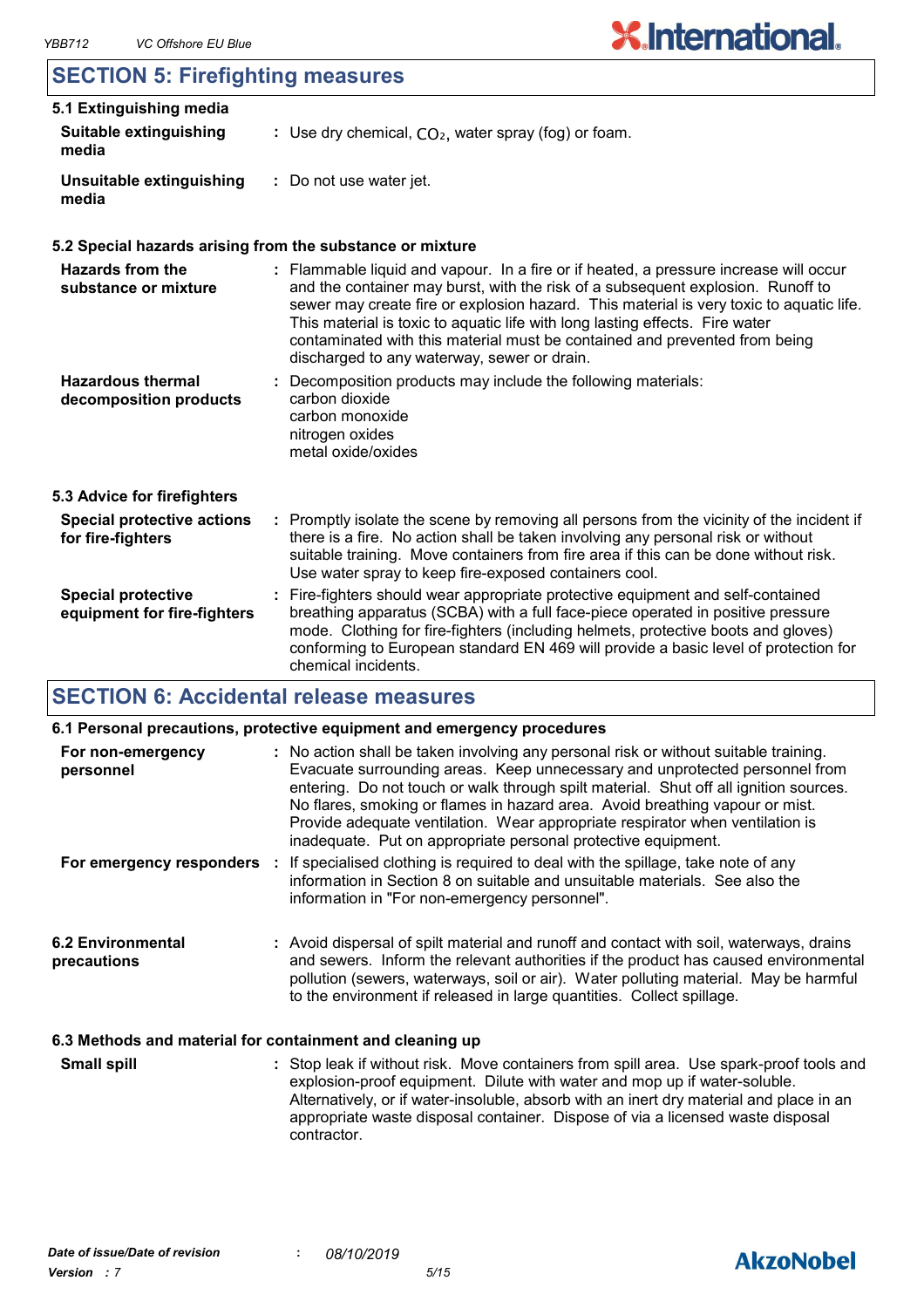### **SECTION 6: Accidental release measures**

| Large spill                        | : Stop leak if without risk. Move containers from spill area. Use spark-proof tools and<br>explosion-proof equipment. Approach the release from upwind. Prevent entry into<br>sewers, water courses, basements or confined areas. Wash spillages into an<br>effluent treatment plant or proceed as follows. Contain and collect spillage with non-<br>combustible, absorbent material e.g. sand, earth, vermiculite or diatomaceous earth<br>and place in container for disposal according to local regulations. Dispose of via a<br>licensed waste disposal contractor. Contaminated absorbent material may pose the<br>same hazard as the spilt product. |
|------------------------------------|------------------------------------------------------------------------------------------------------------------------------------------------------------------------------------------------------------------------------------------------------------------------------------------------------------------------------------------------------------------------------------------------------------------------------------------------------------------------------------------------------------------------------------------------------------------------------------------------------------------------------------------------------------|
| 6.4 Reference to other<br>sections | : See Section 1 for emergency contact information.<br>See Section 8 for information on appropriate personal protective equipment.<br>See Section 13 for additional waste treatment information.                                                                                                                                                                                                                                                                                                                                                                                                                                                            |

### **SECTION 7: Handling and storage**

The information in this section contains generic advice and guidance. The list of Identified Uses in Section 1 should be consulted for any available use-specific information provided in the Exposure Scenario(s).

#### **7.1 Precautions for safe handling**

| <b>Protective measures</b>                | : Put on appropriate personal protective equipment (see Section 8). Persons with a<br>history of skin sensitization problems should not be employed in any process in<br>which this product is used. Do not get in eyes or on skin or clothing. Do not breathe<br>vapour or mist. Do not ingest. Avoid release to the environment. Use only with<br>adequate ventilation. Wear appropriate respirator when ventilation is inadequate.<br>Do not enter storage areas and confined spaces unless adequately ventilated.<br>Keep in the original container or an approved alternative made from a compatible<br>material, kept tightly closed when not in use. Store and use away from heat, sparks,<br>open flame or any other ignition source. Use explosion-proof electrical (ventilating,<br>lighting and material handling) equipment. Use only non-sparking tools. Take<br>precautionary measures against electrostatic discharges. Empty containers retain<br>product residue and can be hazardous. Do not reuse container. |
|-------------------------------------------|---------------------------------------------------------------------------------------------------------------------------------------------------------------------------------------------------------------------------------------------------------------------------------------------------------------------------------------------------------------------------------------------------------------------------------------------------------------------------------------------------------------------------------------------------------------------------------------------------------------------------------------------------------------------------------------------------------------------------------------------------------------------------------------------------------------------------------------------------------------------------------------------------------------------------------------------------------------------------------------------------------------------------------|
| Advice on general<br>occupational hygiene | : Eating, drinking and smoking should be prohibited in areas where this material is<br>handled, stored and processed. Workers should wash hands and face before<br>eating, drinking and smoking. Remove contaminated clothing and protective<br>equipment before entering eating areas. See also Section 8 for additional<br>information on hygiene measures.                                                                                                                                                                                                                                                                                                                                                                                                                                                                                                                                                                                                                                                                   |

#### **7.2 Conditions for safe storage, including any incompatibilities**

Store in accordance with local regulations. Store in a segregated and approved area. Store in original container protected from direct sunlight in a dry, cool and well-ventilated area, away from incompatible materials (see Section 10) and food and drink. Store locked up. Eliminate all ignition sources. Vapours are heavier than air and may spread along floors. Separate from oxidizing materials. Keep container tightly closed and sealed until ready for use. Containers that have been opened must be carefully resealed and kept upright to prevent leakage. Do not store in unlabelled containers. Use appropriate containment to avoid environmental contamination.

| 7.3 Specific end use(s)                 |                  |
|-----------------------------------------|------------------|
| <b>Recommendations</b>                  | : Not available. |
| Industrial sector specific<br>solutions | : Not available. |

### **SECTION 8: Exposure controls/personal protection**

The information in this section contains generic advice and guidance. Information is provided based on typical anticipated uses of the product. Additional measures might be required for bulk handling or other uses that could significantly increase worker exposure or environmental releases.

#### **8.1 Control parameters**

#### **Occupational exposure limits**



# **AkzoNobel**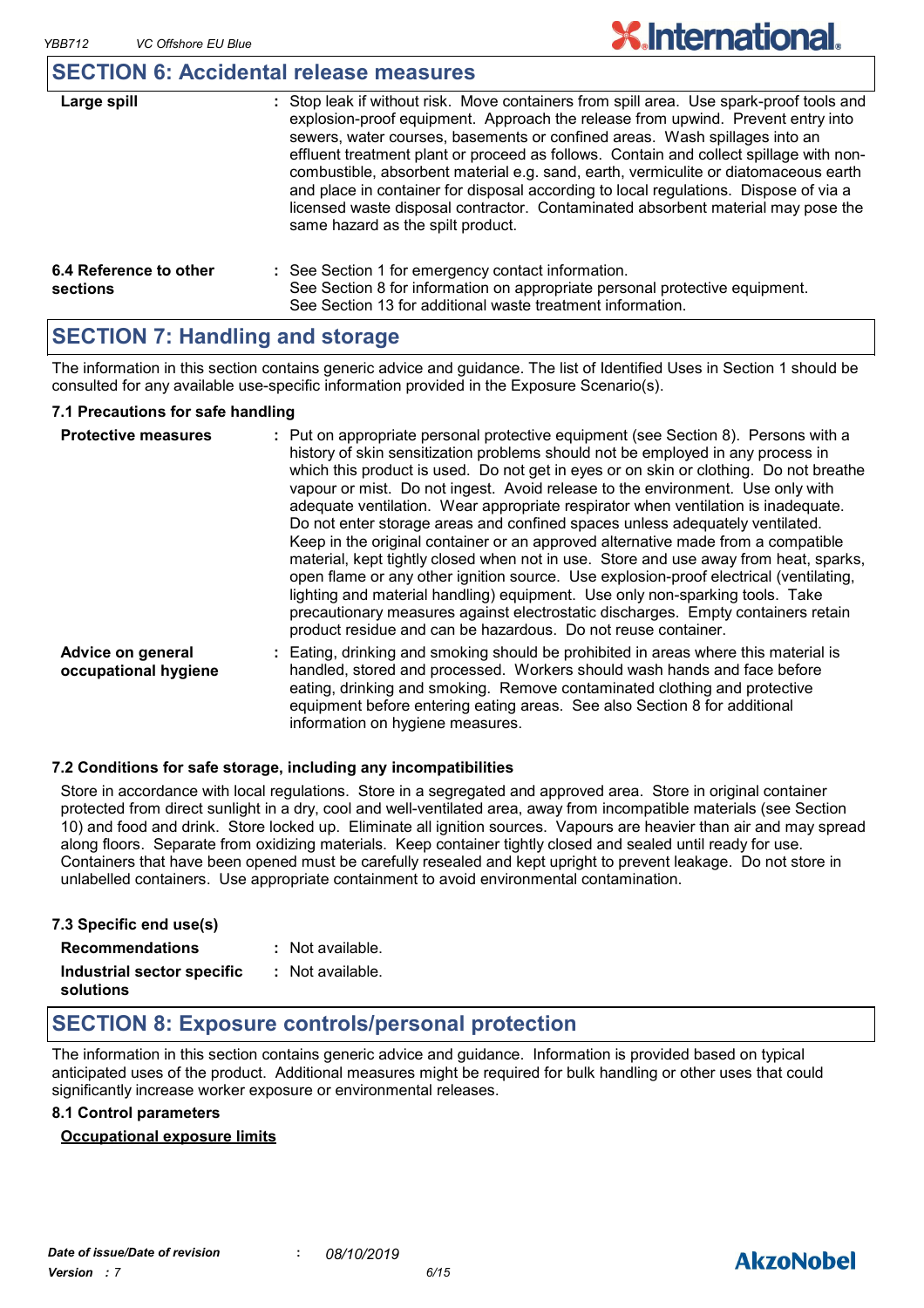# **SECTION 8: Exposure controls/personal protection**

| Product/ingredient name                     |                                                                                                                                                                                                                                                                                                                                                                                          | <b>Exposure limit values</b>                                                                                                                                                                                                                                                                                                                                                                                                                                                                                                                                                                                                                                                                                                                                                                                                                                                                                                                                                                                          |  |  |
|---------------------------------------------|------------------------------------------------------------------------------------------------------------------------------------------------------------------------------------------------------------------------------------------------------------------------------------------------------------------------------------------------------------------------------------------|-----------------------------------------------------------------------------------------------------------------------------------------------------------------------------------------------------------------------------------------------------------------------------------------------------------------------------------------------------------------------------------------------------------------------------------------------------------------------------------------------------------------------------------------------------------------------------------------------------------------------------------------------------------------------------------------------------------------------------------------------------------------------------------------------------------------------------------------------------------------------------------------------------------------------------------------------------------------------------------------------------------------------|--|--|
| Reaction mass of: Xylenes                   |                                                                                                                                                                                                                                                                                                                                                                                          | EH40/2005 WELs (United Kingdom (UK), 12/2011). Absorbed<br>through skin.<br>STEL: 441 mg/m <sup>3</sup> 15 minutes.<br>STEL: 100 ppm 15 minutes.<br>TWA: 220 mg/m <sup>3</sup> 8 hours.<br>TWA: 50 ppm 8 hours.                                                                                                                                                                                                                                                                                                                                                                                                                                                                                                                                                                                                                                                                                                                                                                                                       |  |  |
| rosin                                       |                                                                                                                                                                                                                                                                                                                                                                                          | EH40/2005 WELs (United Kingdom (UK), 12/2011). Inhalation<br>sensitiser.<br>STEL: 0.15 mg/m <sup>3</sup> 15 minutes. Form: Fume<br>TWA: 0.05 mg/m <sup>3</sup> 8 hours. Form: Fume                                                                                                                                                                                                                                                                                                                                                                                                                                                                                                                                                                                                                                                                                                                                                                                                                                    |  |  |
| <b>Recommended monitoring</b><br>procedures | required.                                                                                                                                                                                                                                                                                                                                                                                | : If this product contains ingredients with exposure limits, personal, workplace<br>atmosphere or biological monitoring may be required to determine the effectiveness<br>of the ventilation or other control measures and/or the necessity to use respiratory<br>protective equipment. Reference should be made to monitoring standards, such as<br>the following: European Standard EN 689 (Workplace atmospheres - Guidance for<br>the assessment of exposure by inhalation to chemical agents for comparison with<br>limit values and measurement strategy) European Standard EN 14042 (Workplace<br>atmospheres - Guide for the application and use of procedures for the assessment<br>of exposure to chemical and biological agents) European Standard EN 482<br>(Workplace atmospheres - General requirements for the performance of procedures<br>for the measurement of chemical agents) Reference to national guidance<br>documents for methods for the determination of hazardous substances will also be |  |  |
| <b>DNELs/DMELs</b>                          |                                                                                                                                                                                                                                                                                                                                                                                          |                                                                                                                                                                                                                                                                                                                                                                                                                                                                                                                                                                                                                                                                                                                                                                                                                                                                                                                                                                                                                       |  |  |
| No DNELs/DMELs available.                   |                                                                                                                                                                                                                                                                                                                                                                                          |                                                                                                                                                                                                                                                                                                                                                                                                                                                                                                                                                                                                                                                                                                                                                                                                                                                                                                                                                                                                                       |  |  |
|                                             |                                                                                                                                                                                                                                                                                                                                                                                          |                                                                                                                                                                                                                                                                                                                                                                                                                                                                                                                                                                                                                                                                                                                                                                                                                                                                                                                                                                                                                       |  |  |
| <b>PNECs</b><br>No PNECs available          |                                                                                                                                                                                                                                                                                                                                                                                          |                                                                                                                                                                                                                                                                                                                                                                                                                                                                                                                                                                                                                                                                                                                                                                                                                                                                                                                                                                                                                       |  |  |
| 8.2 Exposure controls                       |                                                                                                                                                                                                                                                                                                                                                                                          |                                                                                                                                                                                                                                                                                                                                                                                                                                                                                                                                                                                                                                                                                                                                                                                                                                                                                                                                                                                                                       |  |  |
| <b>Appropriate engineering</b><br>controls  | : Use only with adequate ventilation. Use process enclosures, local exhaust<br>ventilation or other engineering controls to keep worker exposure to airborne<br>contaminants below any recommended or statutory limits. The engineering<br>controls also need to keep gas, vapour or dust concentrations below any lower<br>explosive limits. Use explosion-proof ventilation equipment. |                                                                                                                                                                                                                                                                                                                                                                                                                                                                                                                                                                                                                                                                                                                                                                                                                                                                                                                                                                                                                       |  |  |
| <b>Individual protection measures</b>       |                                                                                                                                                                                                                                                                                                                                                                                          |                                                                                                                                                                                                                                                                                                                                                                                                                                                                                                                                                                                                                                                                                                                                                                                                                                                                                                                                                                                                                       |  |  |
| <b>Hygiene measures</b>                     |                                                                                                                                                                                                                                                                                                                                                                                          | : Wash hands, forearms and face thoroughly after handling chemical products,<br>before eating, smoking and using the lavatory and at the end of the working period.<br>Appropriate techniques should be used to remove potentially contaminated clothing.<br>Contaminated work clothing should not be allowed out of the workplace. Wash<br>contaminated clothing before reusing. Ensure that eyewash stations and safety<br>showers are close to the workstation location.                                                                                                                                                                                                                                                                                                                                                                                                                                                                                                                                           |  |  |
| <b>Eye/face protection</b>                  | splash goggles.                                                                                                                                                                                                                                                                                                                                                                          | : Safety eyewear complying with an approved standard should be used when a risk<br>assessment indicates this is necessary to avoid exposure to liquid splashes, mists,<br>gases or dusts. Use eye protection according to EN 166, designed to protect<br>against liquid splashes. If contact is possible, the following protection should be<br>worn, unless the assessment indicates a higher degree of protection: chemical                                                                                                                                                                                                                                                                                                                                                                                                                                                                                                                                                                                         |  |  |
| <b>Skin protection</b>                      |                                                                                                                                                                                                                                                                                                                                                                                          |                                                                                                                                                                                                                                                                                                                                                                                                                                                                                                                                                                                                                                                                                                                                                                                                                                                                                                                                                                                                                       |  |  |
| <b>Hand protection</b>                      |                                                                                                                                                                                                                                                                                                                                                                                          | Use chemical resistant gloves classified under Standard EN 374: Protective gloves<br>against chemicals and micro-organisms. Recommended: Viton® or Nitrile<br>gloves. When prolonged or frequently repeated contact may occur, a glove with a<br>protection class of 6 (breakthrough time greater than 480 minutes according to EN<br>374) is recommended. When only brief contact is expected, a glove with a<br>protection class of 2 or higher (breakthrough time greater than 30 minutes<br>according to EN 374) is recommended. The user must check that the final choice<br>of type of glove selected for handling this product is the most appropriate and takes                                                                                                                                                                                                                                                                                                                                               |  |  |
| Date of issue/Date of revision              | 08/10/2019                                                                                                                                                                                                                                                                                                                                                                               | <b>AkzoNobel</b>                                                                                                                                                                                                                                                                                                                                                                                                                                                                                                                                                                                                                                                                                                                                                                                                                                                                                                                                                                                                      |  |  |
|                                             |                                                                                                                                                                                                                                                                                                                                                                                          |                                                                                                                                                                                                                                                                                                                                                                                                                                                                                                                                                                                                                                                                                                                                                                                                                                                                                                                                                                                                                       |  |  |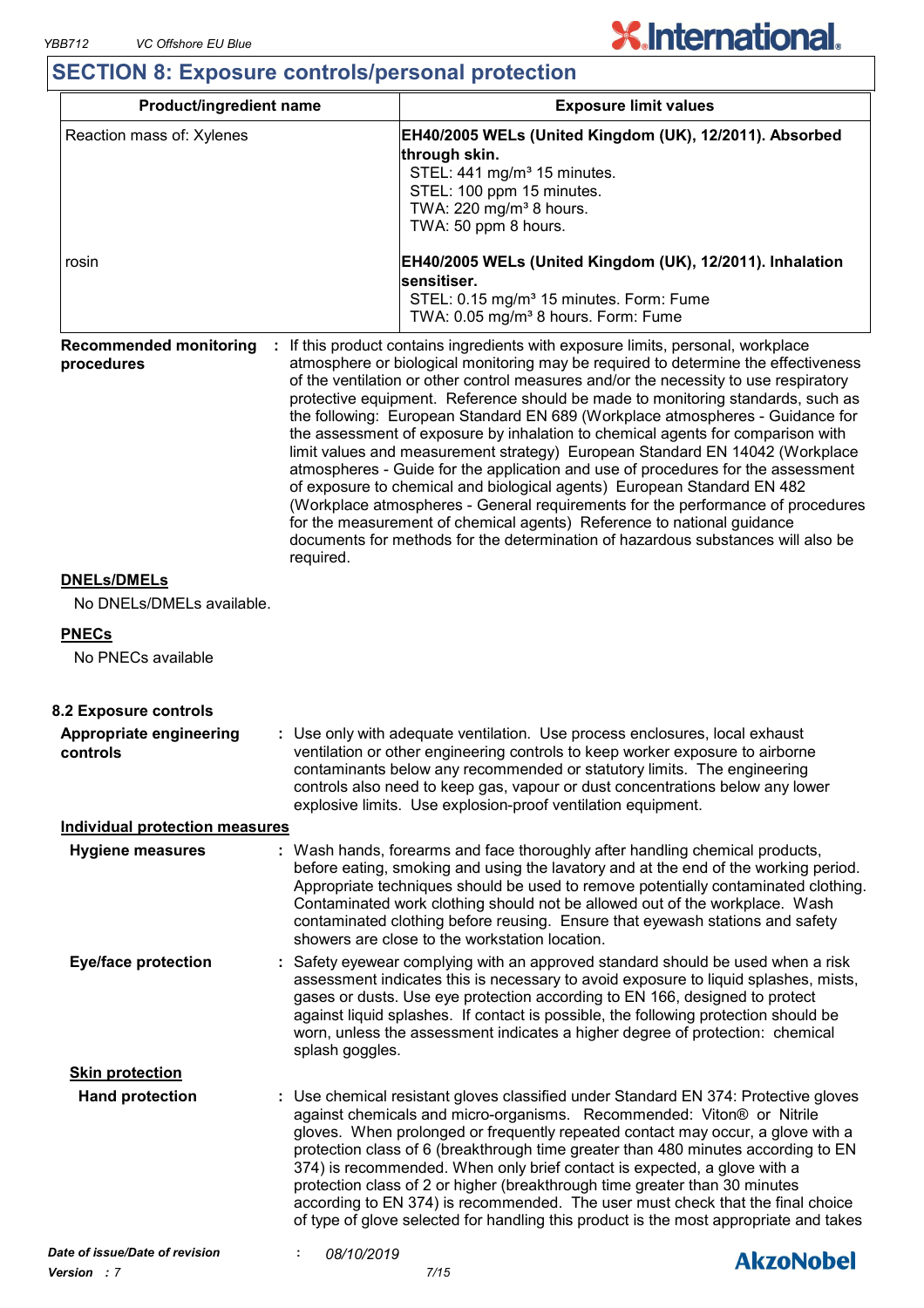# **SECTION 8: Exposure controls/personal protection**

|                                           | into account the particular conditions of use, as included in the user's risk<br>assessment. NOTICE: The selection of a specific glove for a particular application<br>and duration of use in a workplace should also take into account all relevant<br>workplace factors such as, but not limited to: Other chemicals which may be<br>handled, physical requirements (cut/puncture protection, dexterity, thermal<br>protection), potential body reactions to glove materials, as well as the instructions/<br>specifications provided by the glove supplier. Barrier creams may help to protect<br>the exposed areas of the skin but should not be applied once exposure has<br>occurred. |
|-------------------------------------------|---------------------------------------------------------------------------------------------------------------------------------------------------------------------------------------------------------------------------------------------------------------------------------------------------------------------------------------------------------------------------------------------------------------------------------------------------------------------------------------------------------------------------------------------------------------------------------------------------------------------------------------------------------------------------------------------|
| <b>Body protection</b>                    | Personal protective equipment for the body should be selected based on the task<br>being performed and the risks involved and should be approved by a specialist<br>before handling this product. EN ISO 13688 When there is a risk of ignition from<br>static electricity, wear anti-static protective clothing. For the greatest protection<br>from static discharges, clothing should include anti-static overalls, boots and gloves.<br>Refer to European Standard EN 1149 for further information on material and design<br>requirements and test methods.                                                                                                                             |
| Other skin protection                     | : Appropriate footwear and any additional skin protection measures should be<br>selected based on the task being performed and the risks involved and should be<br>approved by a specialist before handling this product.                                                                                                                                                                                                                                                                                                                                                                                                                                                                   |
| <b>Respiratory protection</b>             | : Use a properly fitted, air-purifying or air-fed respirator complying with an approved<br>standard if a risk assessment indicates this is necessary according to EN529.<br>Respirator selection must be based on known or anticipated exposure levels, the<br>hazards of the product and the safe working limits of the selected respirator.                                                                                                                                                                                                                                                                                                                                               |
| <b>Environmental exposure</b><br>controls | Emissions from ventilation or work process equipment should be checked to<br>ensure they comply with the requirements of environmental protection legislation.<br>In some cases, fume scrubbers, filters or engineering modifications to the process<br>equipment will be necessary to reduce emissions to acceptable levels.                                                                                                                                                                                                                                                                                                                                                               |

**X.International.** 

# **SECTION 9: Physical and chemical properties**

### **9.1 Information on basic physical and chemical properties**

| <b>Appearance</b>                                                 |    |                                                              |                  |
|-------------------------------------------------------------------|----|--------------------------------------------------------------|------------------|
| <b>Physical state</b>                                             |    | : Liquid.                                                    |                  |
| <b>Colour</b>                                                     |    | $:$ Blue.                                                    |                  |
| <b>Odour</b>                                                      |    | : Solvent.                                                   |                  |
| <b>Odour threshold</b>                                            |    | $:$ Not available.                                           |                  |
| рH                                                                |    | Not applicable.                                              |                  |
| Melting point/freezing point                                      |    | : Not available.                                             |                  |
| Initial boiling point and<br>boiling range                        |    | : Lowest known value: $136.16^{\circ}$ C (277.1°F) (xylene). |                  |
| <b>Flash point</b>                                                |    | $\therefore$ Closed cup: 30 $^{\circ}$ C                     |                  |
| <b>Evaporation rate</b>                                           |    | Not available.                                               |                  |
| <b>Flammability (solid, gas)</b>                                  |    | : Not available.                                             |                  |
| <b>Upper/lower flammability or</b><br>explosive limits            |    | : Greatest known range: Lower: 0.8% Upper: 6.7% (xylene)     |                  |
| Vapour pressure                                                   |    | $:$ Not available.                                           |                  |
| <b>Vapour density</b>                                             |    | : Not available.                                             |                  |
| <b>Relative density</b>                                           |    | : 1.18                                                       |                  |
| Solubility(ies)                                                   |    | : Insoluble in the following materials: cold water.          |                  |
| <b>Partition coefficient: n-octanol/: Not available.</b><br>water |    |                                                              |                  |
| <b>Auto-ignition temperature</b>                                  |    | $:$ Not available.                                           |                  |
| <b>Decomposition temperature</b>                                  |    | Not available.                                               |                  |
| <b>Viscosity</b>                                                  |    | : Kinematic (room temperature): 66 mm $^{2}/s$               |                  |
| <b>Explosive properties</b>                                       |    | : Not available.                                             |                  |
| <b>Oxidising properties</b>                                       |    | : Not available.                                             |                  |
| Date of issue/Date of revision                                    | ÷. | 08/10/2019                                                   | <b>AkzoNobel</b> |
|                                                                   |    |                                                              |                  |

*Version : 7 8/15*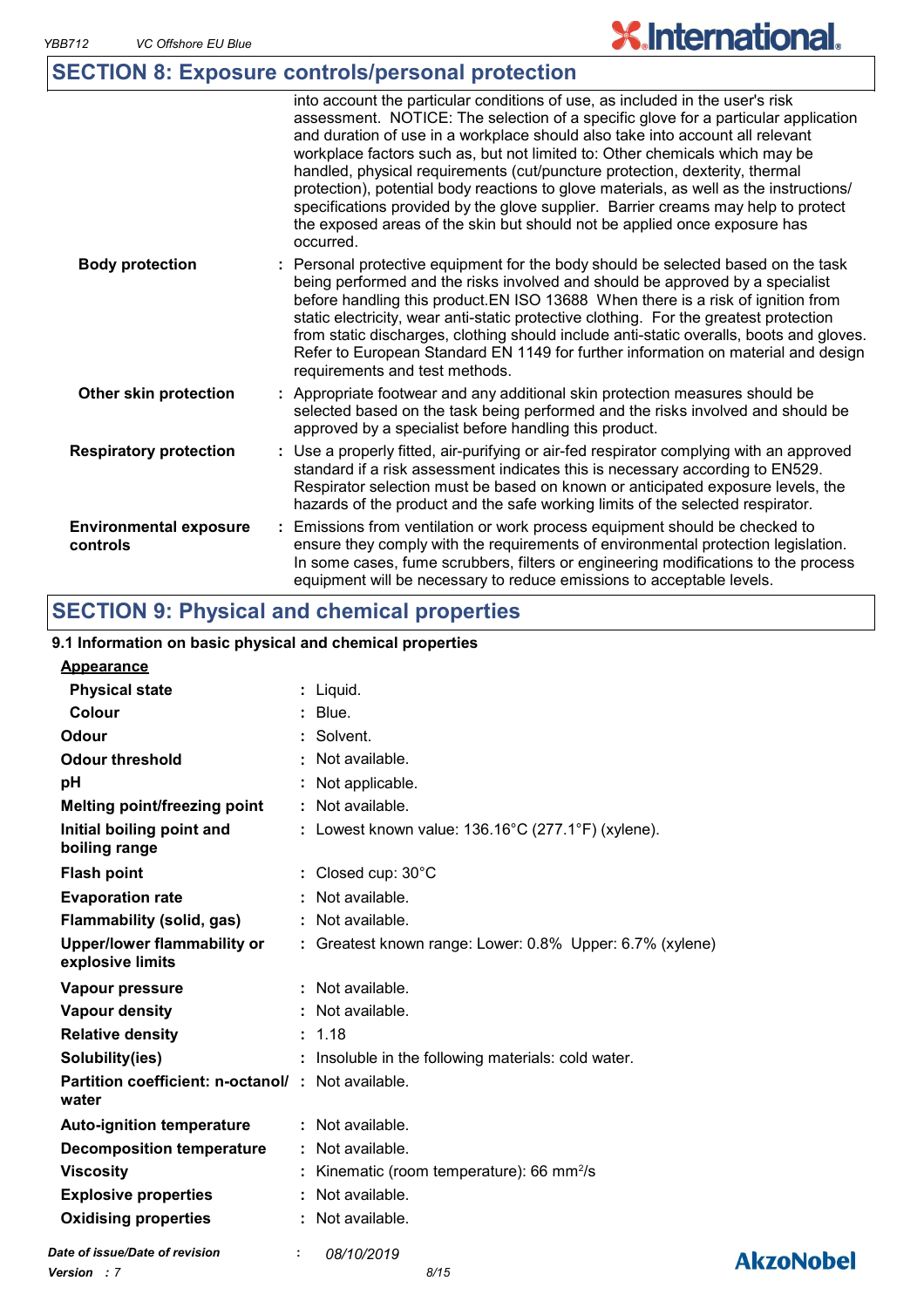## **SECTION 9: Physical and chemical properties**

#### **9.2 Other information**

No additional information.

| <b>SECTION 10: Stability and reactivity</b> |                                                                                                                                                                              |  |  |  |
|---------------------------------------------|------------------------------------------------------------------------------------------------------------------------------------------------------------------------------|--|--|--|
| 10.1 Reactivity                             | : No specific test data related to reactivity available for this product or its ingredients.                                                                                 |  |  |  |
| 10.2 Chemical stability                     | : The product is stable.                                                                                                                                                     |  |  |  |
| 10.3 Possibility of<br>hazardous reactions  | : Under normal conditions of storage and use, hazardous reactions will not occur.                                                                                            |  |  |  |
| 10.4 Conditions to avoid                    | : Avoid all possible sources of ignition (spark or flame). Do not pressurise, cut, weld,<br>braze, solder, drill, grind or expose containers to heat or sources of ignition. |  |  |  |
| 10.5 Incompatible materials                 | Reactive or incompatible with the following materials:<br>÷.<br>oxidizing materials                                                                                          |  |  |  |
| 10.6 Hazardous<br>decomposition products    | : Under normal conditions of storage and use, hazardous decomposition products<br>should not be produced.                                                                    |  |  |  |

# **SECTION 11: Toxicological information**

### **11.1 Information on toxicological effects**

#### **Acute toxicity**

| <b>Product/ingredient name</b> | <b>Result</b>               | <b>Species</b> | <b>Dose</b> | <b>Exposure</b> |
|--------------------------------|-----------------------------|----------------|-------------|-----------------|
| Reaction mass of: Xylenes      | <b>LC50 Inhalation Gas.</b> | Rat            | 5000 ppm    | 14 hours        |
|                                | LD50 Oral                   | Rat            | 4300 mg/kg  |                 |
| rosin                          | LD50 Oral                   | Rat            | 7600 mg/kg  |                 |

**Conclusion/Summary :** Not available.

#### **Acute toxicity estimates**

| Route              | <b>ATE value</b> |  |  |
|--------------------|------------------|--|--|
| <b>I</b> Dermal    | 2222.8 mg/kg     |  |  |
| Inhalation (gases) | 10103.4 ppm      |  |  |

#### **Irritation/Corrosion**

| Product/ingredient name        | <b>Result</b>            | <b>Species</b> | <b>Score</b>                 | <b>Exposure</b>           | <b>Observation</b> |
|--------------------------------|--------------------------|----------------|------------------------------|---------------------------|--------------------|
| Reaction mass of: Xylenes      | Eyes - Mild irritant     | Rabbit         | $\blacksquare$               | 87 milligrams             |                    |
|                                | Eyes - Severe irritant   | Rabbit         | $\blacksquare$               | 24 hours 5                |                    |
|                                |                          |                |                              | milligrams                |                    |
|                                | Skin - Mild irritant     | Rat            | $\blacksquare$               | 8 hours 60                |                    |
|                                |                          |                |                              | microliters               |                    |
|                                | Skin - Moderate irritant | Rabbit         | $\qquad \qquad \blacksquare$ | 24 hours 500              |                    |
|                                | Skin - Moderate irritant | Rabbit         | $\overline{\phantom{a}}$     | milligrams<br>100 Percent |                    |
| zinc oxide                     | Eyes - Mild irritant     | Rabbit         | $\blacksquare$               | 24 hours 500              |                    |
|                                |                          |                |                              | milligrams                |                    |
|                                | Skin - Mild irritant     | Rabbit         | $\blacksquare$               | 24 hours 500              |                    |
|                                |                          |                |                              | milligrams                |                    |
| <b>Conclusion/Summary</b>      | : Not available.         |                |                              |                           |                    |
| <b>Sensitisation</b>           |                          |                |                              |                           |                    |
| <b>Conclusion/Summary</b>      | : Not available.         |                |                              |                           |                    |
| <b>Mutagenicity</b>            |                          |                |                              |                           |                    |
| <b>Conclusion/Summary</b>      | : Not available.         |                |                              |                           |                    |
|                                |                          |                |                              |                           |                    |
| Date of issue/Date of revision | 08/10/2019<br>÷.         |                |                              |                           | <b>AkzoNobel</b>   |
|                                |                          |                |                              |                           |                    |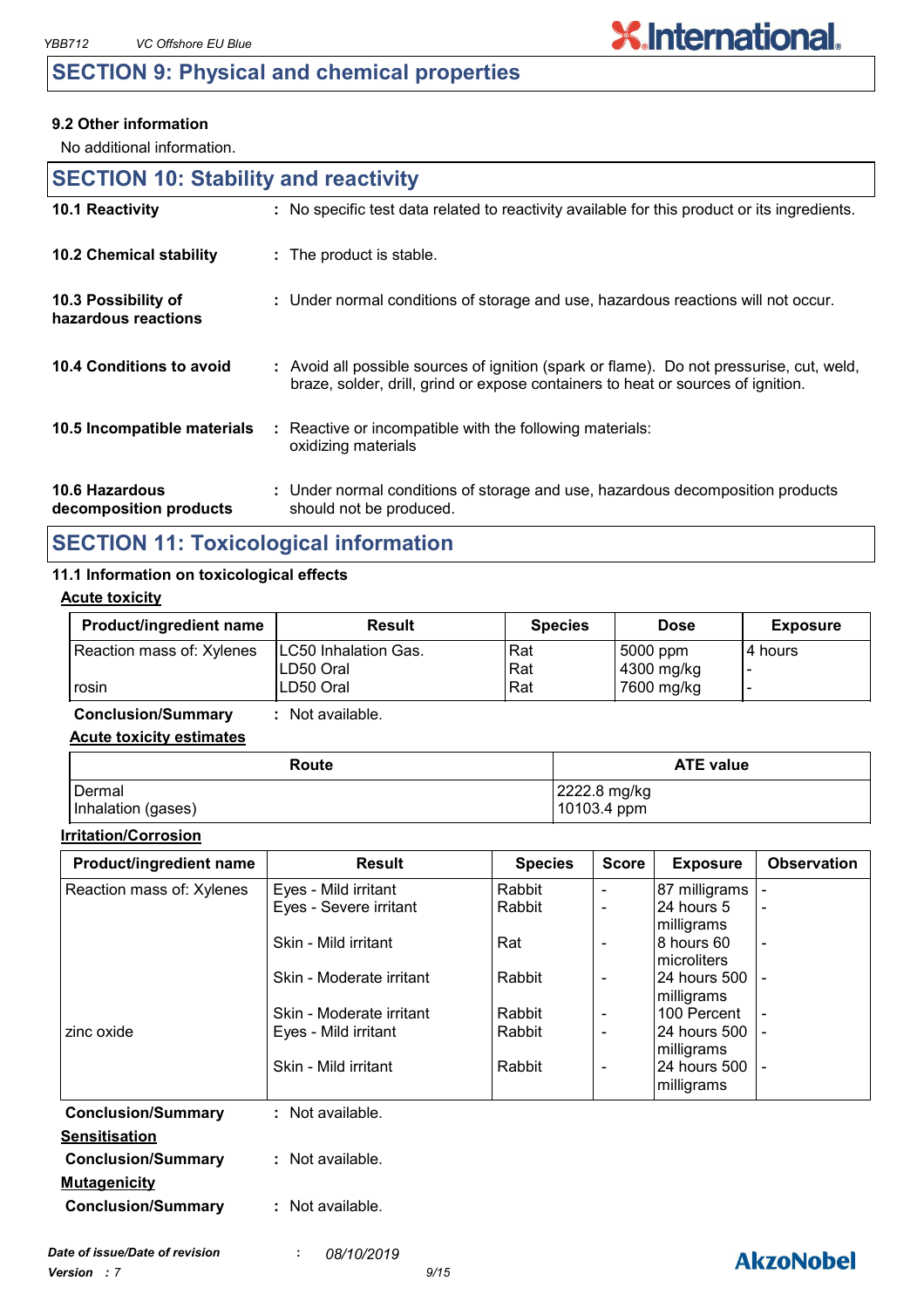### **SECTION 11: Toxicological information**

#### **Carcinogenicity**

**Conclusion/Summary :** Not available.

**Reproductive toxicity Conclusion/Summary :** Not available.

**Teratogenicity**

**Conclusion/Summary :** Not available.

### **Specific target organ toxicity (single exposure)**

| Product/ingredient name   | Category   | Route of<br>exposure | <b>Target organs</b>            |
|---------------------------|------------|----------------------|---------------------------------|
| Reaction mass of: Xylenes | Category 3 | Not applicable.      | Respiratory tract<br>irritation |

#### **Specific target organ toxicity (repeated exposure)**

| Product/ingredient name   | Category   | Route of<br>exposure | <b>Target organs</b> |
|---------------------------|------------|----------------------|----------------------|
| Reaction mass of: Xylenes | Category 2 | Not determined       | Not determined       |

#### **Aspiration hazard**

| <b>Product/ingredient name</b> | Result                                |
|--------------------------------|---------------------------------------|
| Reaction mass of: Xylenes      | <b>ASPIRATION HAZARD - Category 1</b> |

| Information on likely routes : Not available.<br>of exposure |                                                                                                                                                                                        |                  |
|--------------------------------------------------------------|----------------------------------------------------------------------------------------------------------------------------------------------------------------------------------------|------------------|
| <b>Potential acute health effects</b>                        |                                                                                                                                                                                        |                  |
| Eye contact                                                  | : Causes serious eye irritation.                                                                                                                                                       |                  |
| Inhalation                                                   | : Harmful if inhaled. May cause respiratory irritation. Exposure to decomposition<br>products may cause a health hazard. Serious effects may be delayed following<br>exposure.         |                  |
| <b>Skin contact</b>                                          | : Causes skin irritation. May cause an allergic skin reaction.                                                                                                                         |                  |
| Ingestion                                                    | : Irritating to mouth, throat and stomach.                                                                                                                                             |                  |
|                                                              | Symptoms related to the physical, chemical and toxicological characteristics                                                                                                           |                  |
| Eye contact                                                  | : Adverse symptoms may include the following:<br>pain or irritation<br>watering<br>redness                                                                                             |                  |
| <b>Inhalation</b>                                            | : Adverse symptoms may include the following:<br>respiratory tract irritation<br>coughing<br>headache<br>drowsiness/fatigue<br>dizziness/vertigo<br>muscle weakness<br>unconsciousness |                  |
| <b>Skin contact</b>                                          | : Adverse symptoms may include the following:<br>irritation<br>redness                                                                                                                 |                  |
| Ingestion                                                    | : No specific data.                                                                                                                                                                    |                  |
|                                                              | Delayed and immediate effects as well as chronic effects from short and long-term exposure                                                                                             |                  |
| <b>Short term exposure</b>                                   |                                                                                                                                                                                        |                  |
| <b>Potential immediate</b><br>effects                        | : Not available.                                                                                                                                                                       |                  |
| <b>Potential delayed effects</b>                             | : Not available.                                                                                                                                                                       |                  |
| Date of issue/Date of revision<br><b>Version</b> : 7         | 08/10/2019<br>10/15                                                                                                                                                                    | <b>AkzoNobel</b> |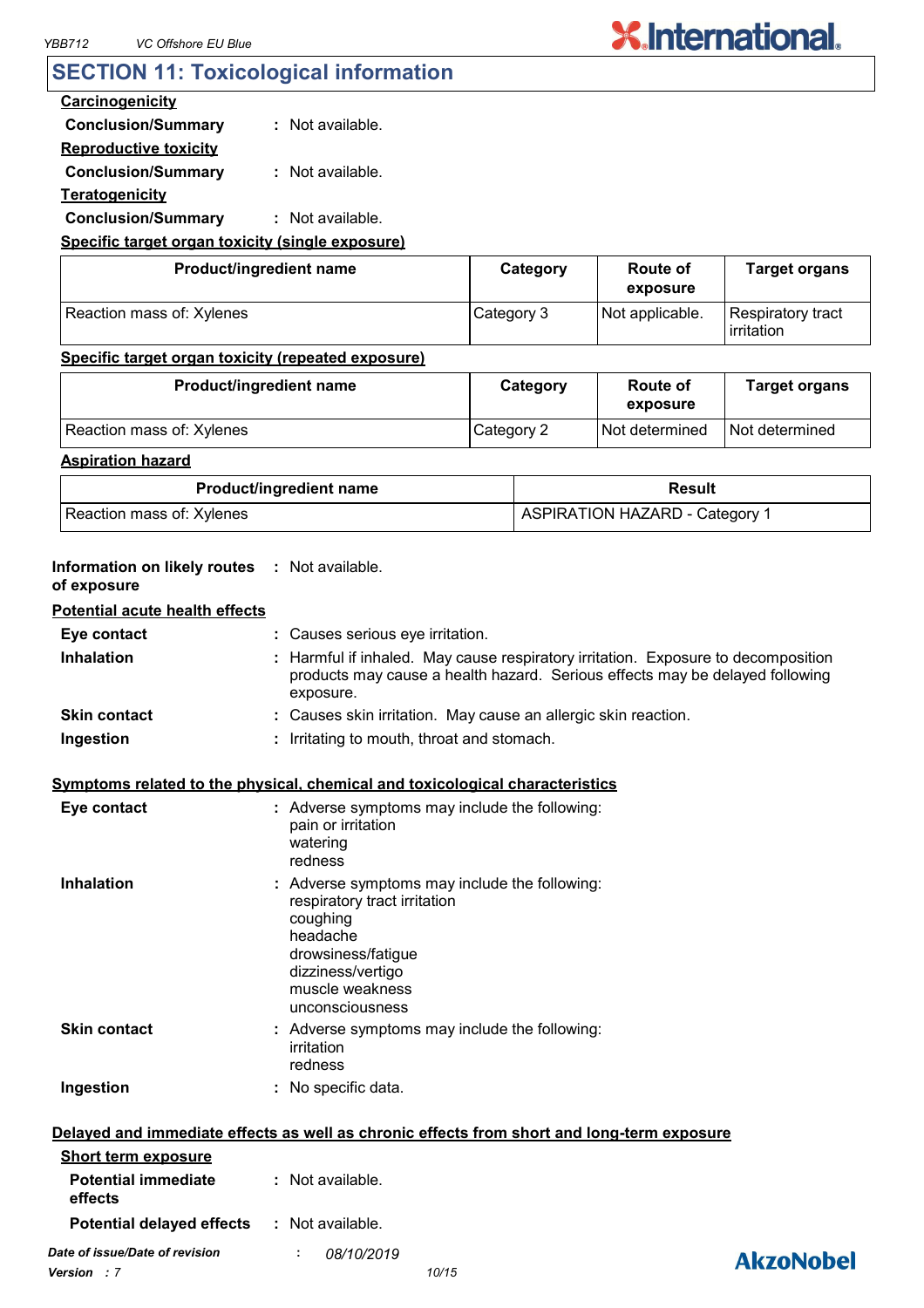# **SECTION 11: Toxicological information**

| Long term exposure                                |                                                                                                                                                                              |  |
|---------------------------------------------------|------------------------------------------------------------------------------------------------------------------------------------------------------------------------------|--|
| <b>Potential immediate</b><br>effects             | $:$ Not available.                                                                                                                                                           |  |
| <b>Potential delayed effects : Not available.</b> |                                                                                                                                                                              |  |
| <b>Potential chronic health effects</b>           |                                                                                                                                                                              |  |
| Not available.                                    |                                                                                                                                                                              |  |
| <b>Conclusion/Summary</b>                         | : Not available.                                                                                                                                                             |  |
| General                                           | May cause damage to organs through prolonged or repeated exposure. Once<br>sensitized, a severe allergic reaction may occur when subsequently exposed to very<br>low levels. |  |
| Carcinogenicity                                   | : No known significant effects or critical hazards.                                                                                                                          |  |
| <b>Mutagenicity</b>                               | : No known significant effects or critical hazards.                                                                                                                          |  |
| <b>Teratogenicity</b>                             | : No known significant effects or critical hazards.                                                                                                                          |  |
| <b>Developmental effects</b>                      | : No known significant effects or critical hazards.                                                                                                                          |  |
| <b>Fertility effects</b>                          | : No known significant effects or critical hazards.                                                                                                                          |  |

#### **Other information :**

: Not available.

# **SECTION 12: Ecological information**

#### **12.1 Toxicity**

| Product/ingredient name   | <b>Result</b>                       | <b>Species</b>                                                           | <b>Exposure</b> |
|---------------------------|-------------------------------------|--------------------------------------------------------------------------|-----------------|
| Reaction mass of: Xylenes | Acute LC50 8500 µg/l Marine water   | Crustaceans - Palaemonetes<br>pugio                                      | 48 hours        |
|                           | Acute LC50 13400 µg/l Fresh water   | Fish - Pimephales promelas                                               | 96 hours        |
| zinc oxide                | Acute EC50 0.042 mg/l Fresh water   | Algae - Pseudokirchneriella<br>subcapitata - Exponential<br>growth phase | 72 hours        |
|                           | Acute EC50 1 mg/l Fresh water       | Daphnia - Daphnia magna -<br>Neonate                                     | 48 hours        |
|                           | Acute IC50 0.17 mg/l                | Algae - Selenastrum<br>capricornutum                                     | 72 hours        |
|                           | Acute LC50 1.1 mg/l                 | Fish - Oncorhynchus Mykiss                                               | 196 hours       |
|                           | Chronic NOEC 0.017 mg/l Fresh water | Algae - Pseudokirchneriella<br>subcapitata - Exponential<br>growth phase | 72 hours        |

**Conclusion/Summary :** Not available.

#### **12.2 Persistence and degradability**

| <b>Conclusion/Summary</b>      | Not available.    |                   |                         |
|--------------------------------|-------------------|-------------------|-------------------------|
| <b>Product/ingredient name</b> | Aquatic half-life | <b>Photolysis</b> | <b>Biodegradability</b> |
| I zinc oxide                   |                   |                   | Not readily             |

### **12.3 Bioaccumulative potential**

| <b>Product/ingredient name</b>                     | $ $ LogP <sub>ow</sub> | <b>BCF</b>            | <b>Potential</b>            |
|----------------------------------------------------|------------------------|-----------------------|-----------------------------|
| Reaction mass of: Xylenes<br>l zinc oxide<br>rosin | 13.12<br>1.9 to 7.7    | 18.1 to 25.9<br>60960 | <b>I</b> ow<br>high<br>high |

| 12.4 Mobility in soil                     |                  |
|-------------------------------------------|------------------|
| Soil/water partition<br>coefficient (Koc) | : Not available. |
| <b>Mobility</b>                           | : Not available. |
| Date of issue/Date of revision            | 08/10/2019       |
| Version 17                                | 11/15            |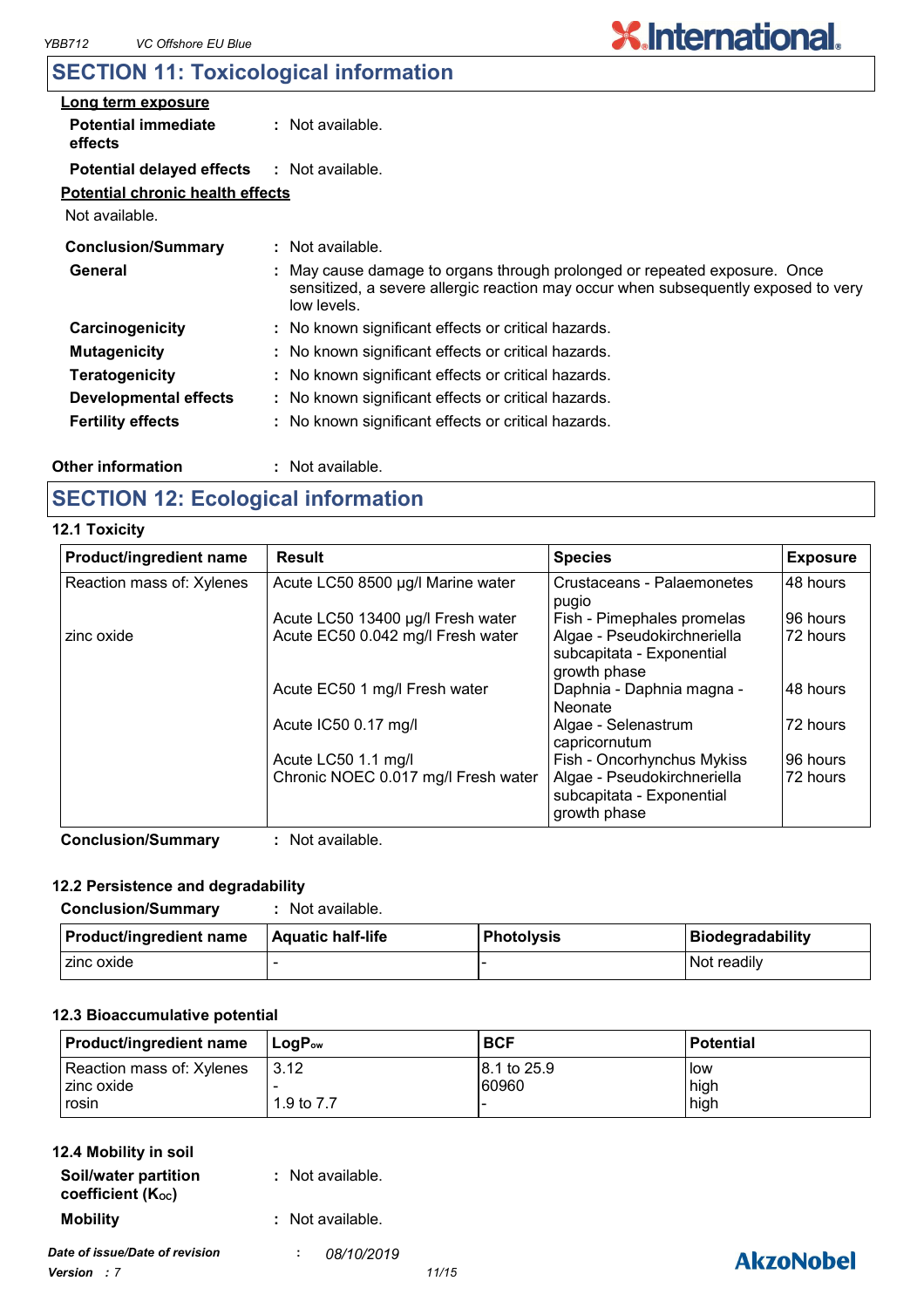### **SECTION 12: Ecological information**

### **12.5 Results of PBT and vPvB assessment**

| <b>PBT</b>  | : Not applicable. |
|-------------|-------------------|
| <b>vPvB</b> | : Not applicable. |

**12.6 Other adverse effects** : No known significant effects or critical hazards.

# **SECTION 13: Disposal considerations**

The information in this section contains generic advice and guidance. The list of Identified Uses in Section 1 should be consulted for any available use-specific information provided in the Exposure Scenario(s).

#### **13.1 Waste treatment methods**

| Product |
|---------|
|---------|

| <b>Methods of disposal</b> | : The generation of waste should be avoided or minimised wherever possible.<br>Disposal of this product, solutions and any by-products should at all times comply<br>with the requirements of environmental protection and waste disposal legislation<br>and any regional local authority requirements.<br>Dispose of surplus and non-recyclable products via a licensed waste disposal<br>contractor. Waste should not be disposed of untreated to the sewer unless fully<br>compliant with the requirements of all authorities with jurisdiction. |
|----------------------------|-----------------------------------------------------------------------------------------------------------------------------------------------------------------------------------------------------------------------------------------------------------------------------------------------------------------------------------------------------------------------------------------------------------------------------------------------------------------------------------------------------------------------------------------------------|
| Hoperdaus woote            | . The eleccification of the product mourneed the exiteria for a horordous worte                                                                                                                                                                                                                                                                                                                                                                                                                                                                     |

**Hazardous waste :** The classification of the product may meet the criteria for a hazardous waste.

**X.International.** 

#### **European waste catalogue (EWC)**

| Code number                | <b>Waste designation</b>                                                                                                                                                                                                                                                                                                                                                                                                                                                                                                                                      |  |  |
|----------------------------|---------------------------------------------------------------------------------------------------------------------------------------------------------------------------------------------------------------------------------------------------------------------------------------------------------------------------------------------------------------------------------------------------------------------------------------------------------------------------------------------------------------------------------------------------------------|--|--|
| EWC 08 01 11*              | waste paint and varnish containing organic solvents or other hazardous substances                                                                                                                                                                                                                                                                                                                                                                                                                                                                             |  |  |
| Packaging                  |                                                                                                                                                                                                                                                                                                                                                                                                                                                                                                                                                               |  |  |
| <b>Methods of disposal</b> | : Ensure waste is collected and contained. Store separately. Dispose of containers<br>contaminated by the product in accordance with local or national legal provisions.<br>This material and its container must be disposed of as hazardous waste. Dispose<br>of via a licensed waste disposal contractor.                                                                                                                                                                                                                                                   |  |  |
| <b>Special precautions</b> | : This material and its container must be disposed of in a safe way. Care should be<br>taken when handling emptied containers that have not been cleaned or rinsed out.<br>Empty containers or liners may retain some product residues. Vapour from product<br>residues may create a highly flammable or explosive atmosphere inside the<br>container. Do not cut, weld or grind used containers unless they have been cleaned<br>thoroughly internally. Avoid dispersal of spilt material and runoff and contact with<br>soil, waterways, drains and sewers. |  |  |

# **SECTION 14: Transport information**

|                                         | <b>ADR/RID</b>               | <b>IMDG</b>                                        | <b>IATA</b>     |
|-----------------------------------------|------------------------------|----------------------------------------------------|-----------------|
| 14.1 UN number                          | <b>UN1263</b>                | <b>UN1263</b>                                      | <b>UN1263</b>   |
| 14.2 UN proper<br>shipping name         | <b>PAINT</b>                 | PAINT. Marine pollutant (zinc<br>oxide)            | <b>PAINT</b>    |
| 14.3 Transport<br>hazard class(es)      | $\overline{3}$<br>$\bigstar$ | 3<br>$\mathbf{\mathbf{\underline{\mathbf{\Psi}}}}$ | 3<br><u>ينې</u> |
| 14.4 Packing<br>group                   | $\overline{\mathsf{III}}$    | $\mathbf{III}$                                     | III             |
| 14.5<br><b>Environmental</b><br>hazards | Yes.                         | Yes.                                               | No.             |
|                                         |                              |                                                    |                 |

**AkzoNobel**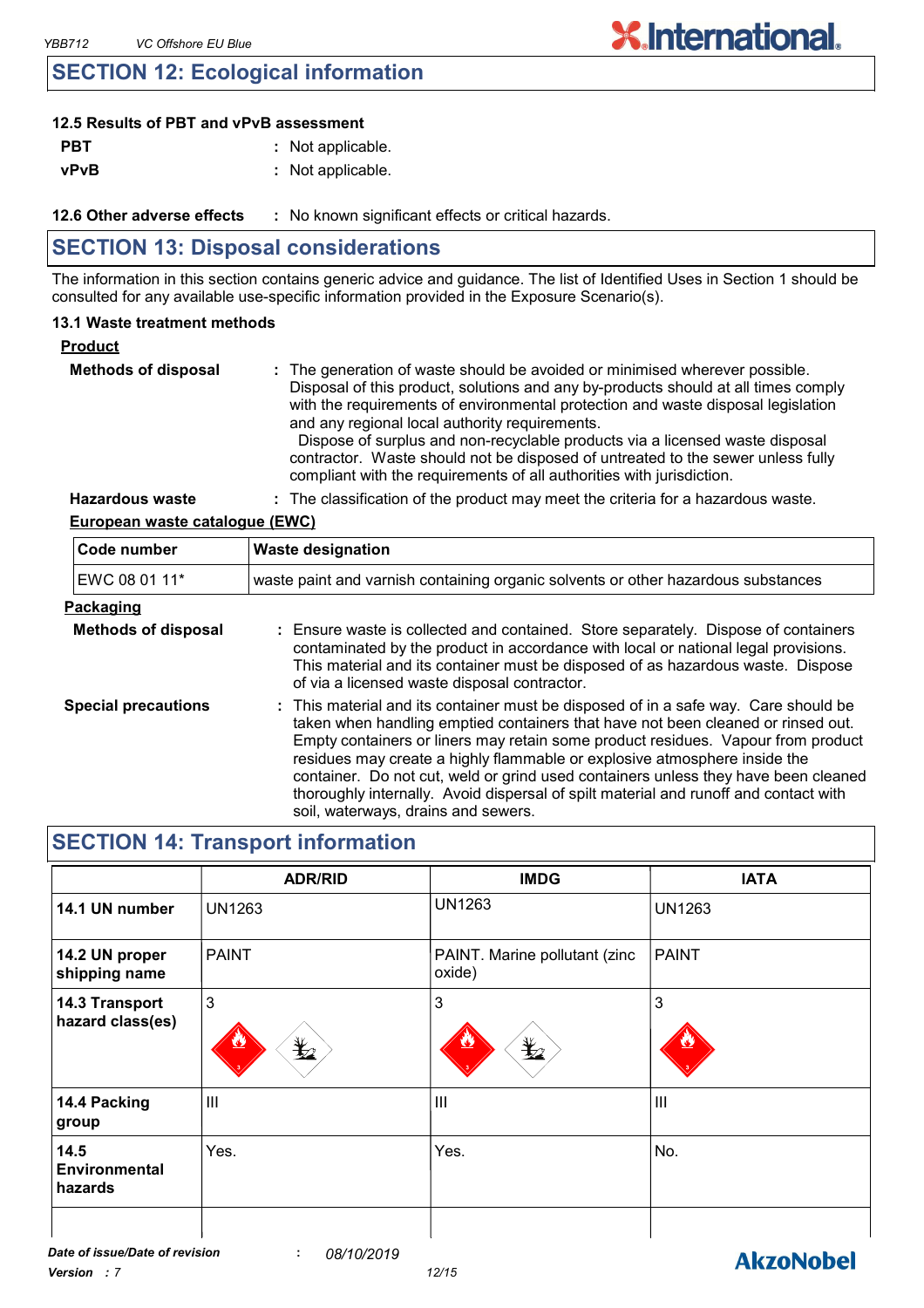

|                                                                                                                                                                                                                                                            | <b>SECTION 14: Transport information</b>                                                                                                                                                       |                                                                                                         |                                                                                                                      |  |
|------------------------------------------------------------------------------------------------------------------------------------------------------------------------------------------------------------------------------------------------------------|------------------------------------------------------------------------------------------------------------------------------------------------------------------------------------------------|---------------------------------------------------------------------------------------------------------|----------------------------------------------------------------------------------------------------------------------|--|
| <b>Additional</b><br>information                                                                                                                                                                                                                           | The environmentally hazardous<br>substance mark is not required<br>when transported in sizes of ≤5<br>L or $\leq$ 5 kg.<br><b>Special provisions</b><br>640 (E)<br><b>Tunnel code</b><br>(D/E) | The marine pollutant mark is<br>not required when transported<br>in sizes of $\leq 5$ L or $\leq 5$ kg. | The environmentally<br>hazardous substance mark<br>may appear if required by<br>other transportation<br>regulations. |  |
| <b>IMDG Code Segregation</b><br>: Not applicable.<br>group                                                                                                                                                                                                 |                                                                                                                                                                                                |                                                                                                         |                                                                                                                      |  |
| 14.6 Special precautions for<br>: Transport within user's premises: always transport in closed containers that are<br>upright and secure. Ensure that persons transporting the product know what to do in<br>user<br>the event of an accident or spillage. |                                                                                                                                                                                                |                                                                                                         |                                                                                                                      |  |
| 14.7 Transport in bulk<br>according to Annex II of<br><b>Marpol and the IBC Code</b>                                                                                                                                                                       | : Not available.                                                                                                                                                                               |                                                                                                         |                                                                                                                      |  |
|                                                                                                                                                                                                                                                            | <b>SECTION 15: Regulatory information</b>                                                                                                                                                      |                                                                                                         |                                                                                                                      |  |

# **SECTION 15: Regulatory information**

### **15.1 Safety, health and environmental regulations/legislation specific for the substance or mixture**

**EU Regulation (EC) No. 1907/2006 (REACH)**

| <b>Annex XIV - List of substances subject to authorisation</b>       |                                                  |  |  |  |
|----------------------------------------------------------------------|--------------------------------------------------|--|--|--|
| <b>Annex XIV</b>                                                     |                                                  |  |  |  |
| <b>Substances of very high concern</b>                               |                                                  |  |  |  |
| None of the components are listed.                                   |                                                  |  |  |  |
| Annex XVII - Restrictions : Not applicable.                          |                                                  |  |  |  |
| on the manufacture,<br>placing on the market                         |                                                  |  |  |  |
| and use of certain                                                   |                                                  |  |  |  |
| dangerous substances,                                                |                                                  |  |  |  |
| mixtures and articles                                                |                                                  |  |  |  |
| <b>Other EU regulations</b>                                          |                                                  |  |  |  |
| <b>Europe inventory</b>                                              | : Not determined.                                |  |  |  |
| <b>Special packaging requirements</b>                                |                                                  |  |  |  |
| <b>Containers to be fitted</b><br>with child-resistant<br>fastenings | : Not applicable.                                |  |  |  |
| <b>Tactile warning of danger : Yes, applicable.</b>                  |                                                  |  |  |  |
| Ozone depleting substances (1005/2009/EU)                            |                                                  |  |  |  |
| Not listed.                                                          |                                                  |  |  |  |
| Prior Informed Consent (PIC) (649/2012/EU)                           |                                                  |  |  |  |
| Not listed.                                                          |                                                  |  |  |  |
| <b>Biocidal products regulation</b>                                  |                                                  |  |  |  |
| <b>Product type</b>                                                  | : PT21 Antifouling products Liquid. Paint.       |  |  |  |
| <b>Type (Antifouling)</b>                                            | : Antifouling Type - Organotin-free conventional |  |  |  |
| <b>Active substances</b>                                             |                                                  |  |  |  |
|                                                                      |                                                  |  |  |  |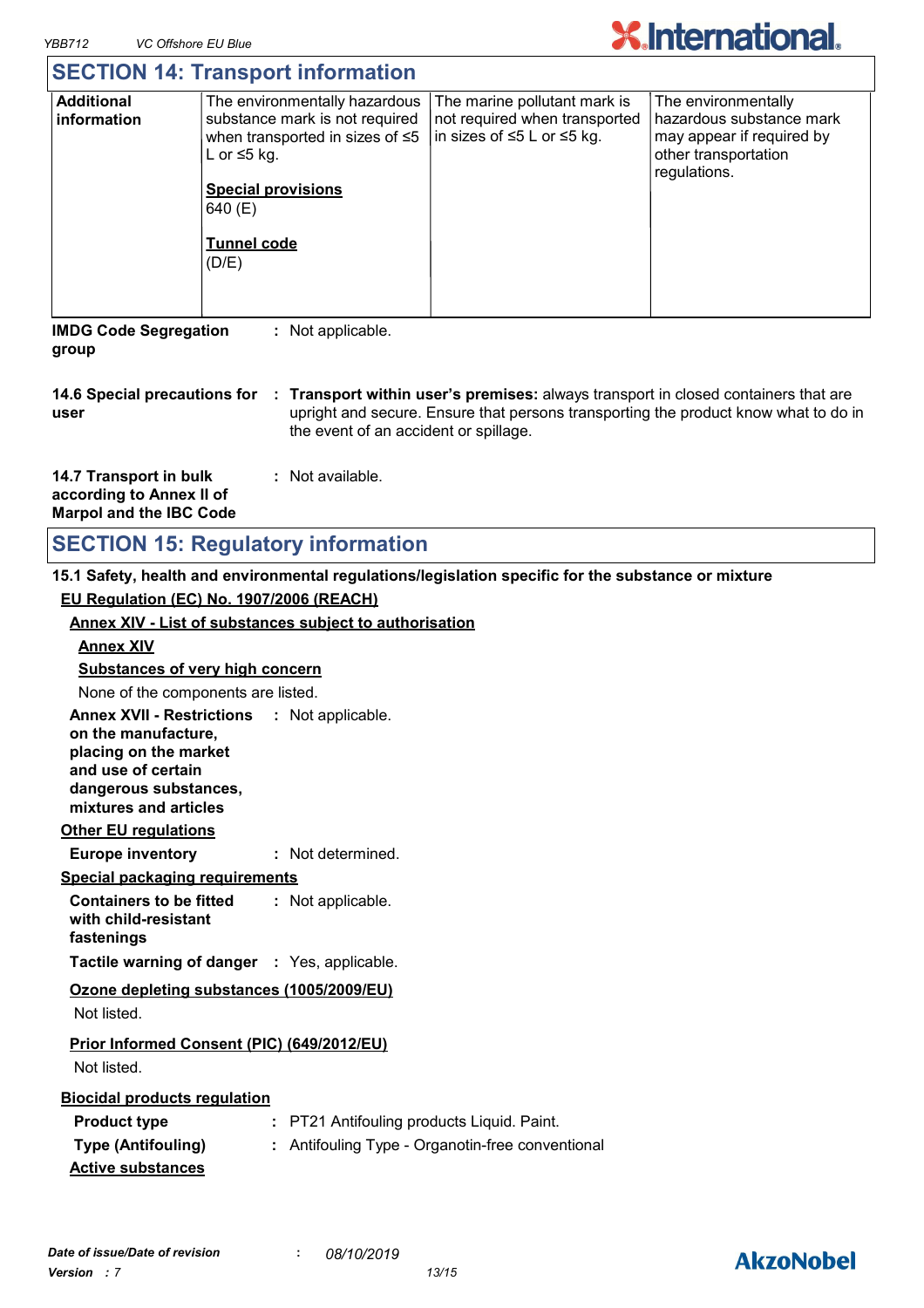# **SECTION 15: Regulatory information**

| Ingredient name                                            |                                                                                                              |  |  |  |  |
|------------------------------------------------------------|--------------------------------------------------------------------------------------------------------------|--|--|--|--|
| dicopper oxide                                             |                                                                                                              |  |  |  |  |
| Directions for use, frequency of application and dose rate |                                                                                                              |  |  |  |  |
|                                                            | Theoretical Coverage: Airless Spray 6 m2/l @ 60 micron dft                                                   |  |  |  |  |
|                                                            | Theoretical Coverage: Brush, Roller 12 m2/l @ 30 micron dft                                                  |  |  |  |  |
| <b>Restrictions on use</b>                                 | For professional and amateur use.                                                                            |  |  |  |  |
| <b>Application methods:</b>                                | Application Method: Airless Spray, Brush, Roller.                                                            |  |  |  |  |
| <b>Recommended Cleaner.</b>                                | Use VC General Thinner for cleaning of paint application equipment.                                          |  |  |  |  |
| <b>IMO</b>                                                 | Compliant with the International Convention on the Control of Harmful<br>Antifouling Systems on Ships, 2001. |  |  |  |  |
| <b>National regulations</b>                                |                                                                                                              |  |  |  |  |
| <b>Biocidal products requlation</b>                        |                                                                                                              |  |  |  |  |
| <b>Product type</b>                                        | : PT21 Antifouling products Liquid. Paint.                                                                   |  |  |  |  |
| <b>References</b>                                          | Conforms to Regulation (EC) No. 1907/2006 (REACH), Annex II and Regulation<br>(EC) No. 1272/2008 (CLP)       |  |  |  |  |
| <b>15.2 Chemical safety</b><br>assessment                  | : No Chemical Safety Assessment has been carried out.                                                        |  |  |  |  |
| <b>SECTION 16: Other information</b>                       |                                                                                                              |  |  |  |  |
|                                                            |                                                                                                              |  |  |  |  |

 $\nabla$  Indicates information that has changed from previously issued version.

| <b>Abbreviations and</b> | : ATE = Acute Toxicity Estimate                                               |
|--------------------------|-------------------------------------------------------------------------------|
| acronyms                 | CLP = Classification, Labelling and Packaging Regulation [Regulation (EC) No. |
|                          | 1272/2008]                                                                    |
|                          | <b>DMEL = Derived Minimal Effect Level</b>                                    |
|                          | DNEL = Derived No Effect Level                                                |
|                          | EUH statement = CLP-specific Hazard statement                                 |
|                          | PBT = Persistent, Bioaccumulative and Toxic                                   |
|                          | PNEC = Predicted No Effect Concentration                                      |
|                          | <b>RRN = REACH Registration Number</b>                                        |
|                          | vPvB = Very Persistent and Very Bioaccumulative                               |

#### **Procedure used to derive the classification according to Regulation (EC) No. 1272/2008 [CLP/GHS]**

| <b>Classification</b>           |                   | <b>Justification</b>                                                  |
|---------------------------------|-------------------|-----------------------------------------------------------------------|
| Flam. Liq. 3, H226              |                   | On basis of test data                                                 |
| Acute Tox. 4, H332              |                   | Calculation method                                                    |
| Skin Irrit. 2, H315             |                   | Calculation method                                                    |
| Eye Irrit. 2, H319              |                   | Calculation method                                                    |
| <b>Skin Sens. 1, H317</b>       |                   | Calculation method                                                    |
| <b>STOT SE 3, H335</b>          |                   | Calculation method                                                    |
| <b>STOT RE 2, H373</b>          |                   | Calculation method                                                    |
| Aquatic Acute 1, H400           |                   | Calculation method                                                    |
| Aquatic Chronic 2, H411         |                   | Calculation method                                                    |
| Full text of abbreviated H<br>٠ | H226              | Flammable liquid and vapour.                                          |
| statements                      | H304              | May be fatal if swallowed and enters airways.                         |
|                                 | H <sub>3</sub> 12 | Harmful in contact with skin.                                         |
|                                 | H <sub>315</sub>  | Causes skin irritation.                                               |
|                                 | H317              | May cause an allergic skin reaction.                                  |
|                                 | H <sub>319</sub>  | Causes serious eye irritation.                                        |
|                                 | H332              | Harmful if inhaled.                                                   |
|                                 | H335              | May cause respiratory irritation.                                     |
|                                 | H373              | May cause damage to organs through prolonged or<br>repeated exposure. |
|                                 | H400              | Very toxic to aquatic life.                                           |
| Date of issue/Date of revision  | 08/10/2019        | <i><b>AlizaNabel</b></i>                                              |

*Version : 7 14/15*



**X.International.**